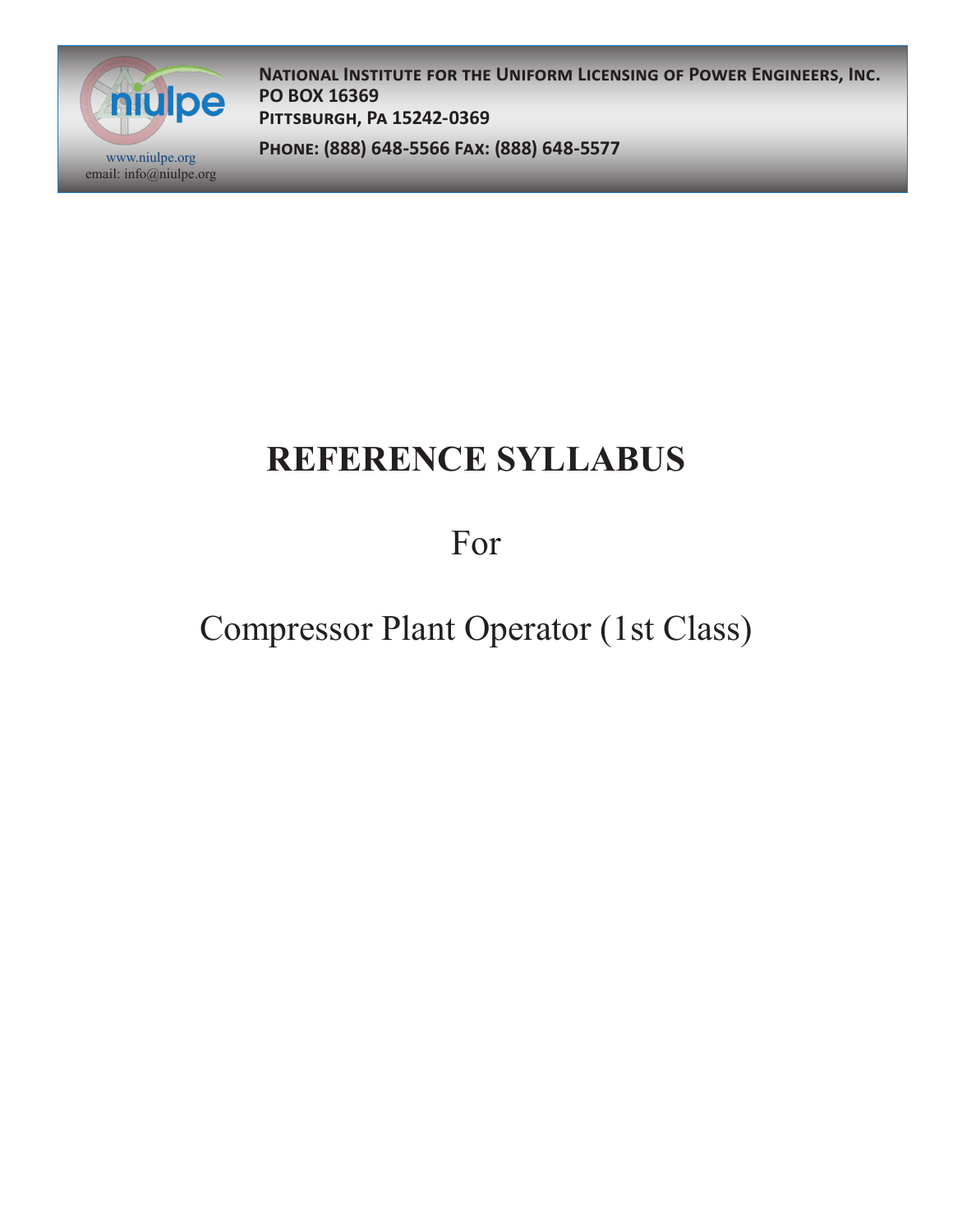

#### **Compressor Plant Operator (1st Class)**

**Syllabus**

### **Introduction**

This Syllabus is intended to assist candidates studying for the Compressor Plant Operator (1st Class) Examination.

#### **Recommended Study Program:**

It is recommended that, before undertaking this examination, the candidate completes Power Engineering Course of study, offered through a recognized and approved technical institute or training provider which addresses the Syllabus Outline.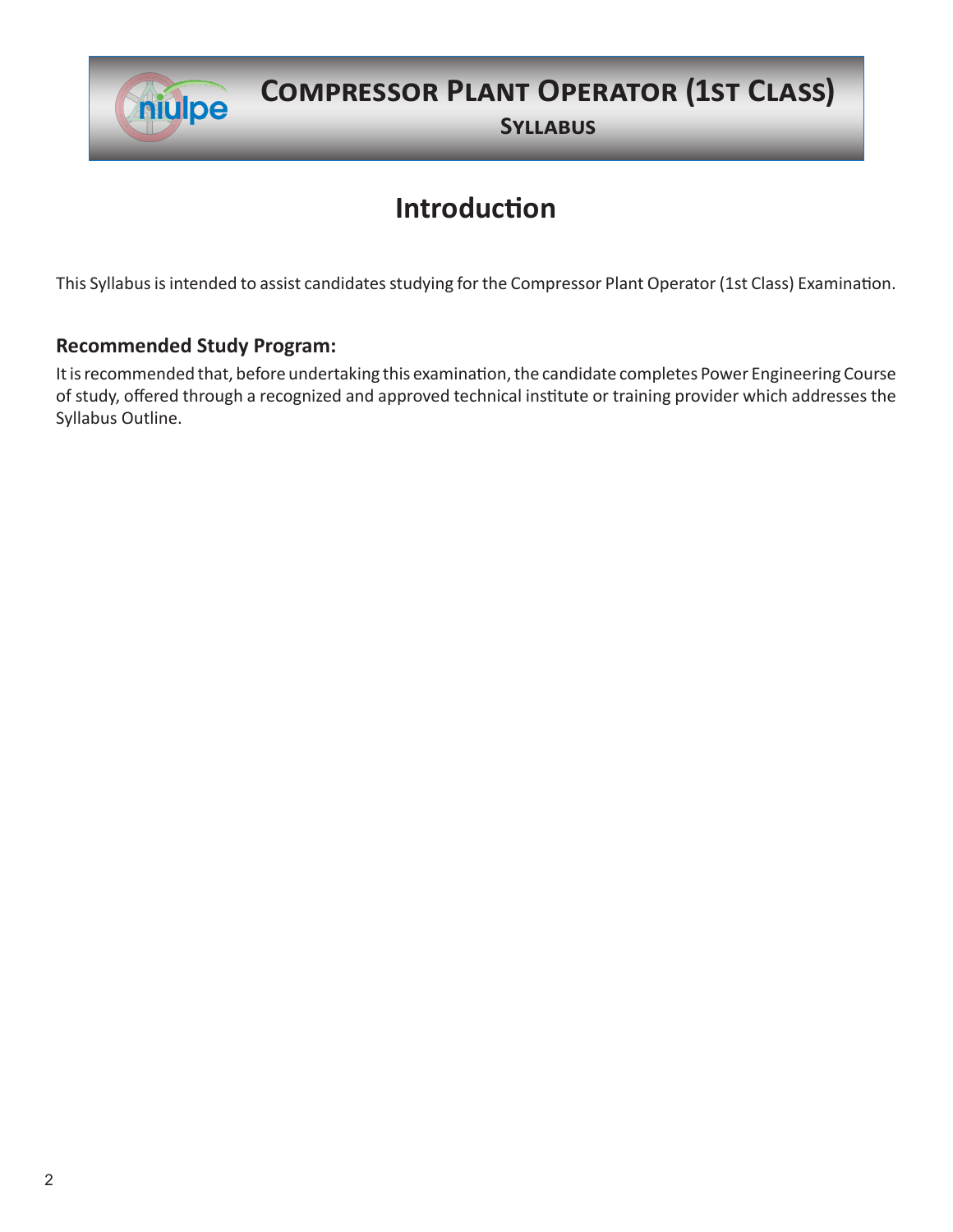

### **Compressor Plant Operator (1st Class)**

**Syllabus**

Reference Syllabus for Compressor Plant Operator (1st Class) Examination **Candidates** 

**Topic 1 Compressor Theory and Designs Topic 2 Compressor Auxiliaries and Operation Topic 3 Air and Gas Compression Topic 4 Refrigeration Systems and Equipment Topic 5 Refrigeration Safety, Control, and Operation**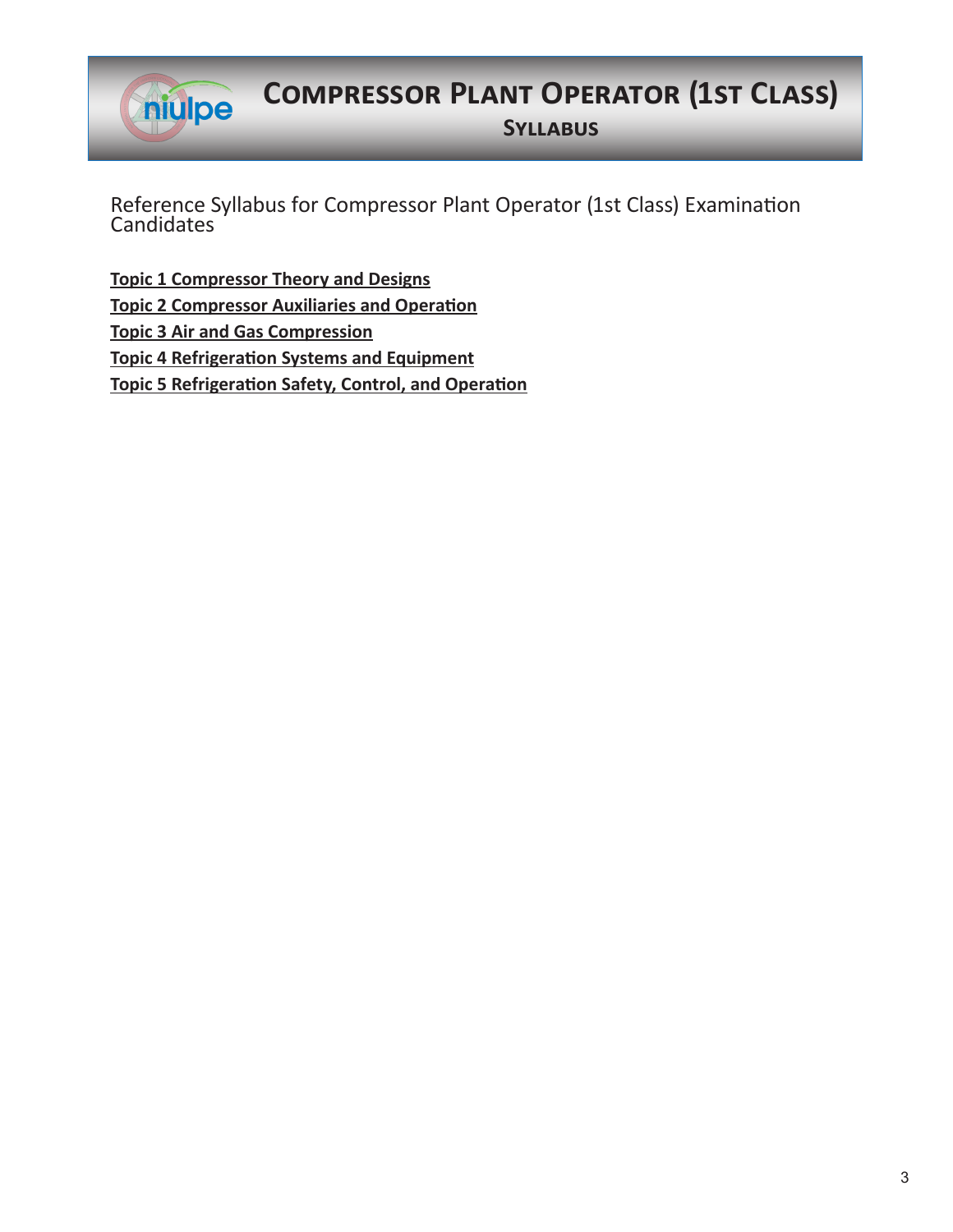

**National Institute for the Uniform Licensing of Power Engineers, Inc. PO BOX 16369 Pittsburgh, Pa 15242-0369**

**Phone: (888) 648-5566 Fax: (888) 648-5577** www.niulpe.org

## **REFERENCE SYLLABUS**

For

### Compressor Plant Operator (2nd Class)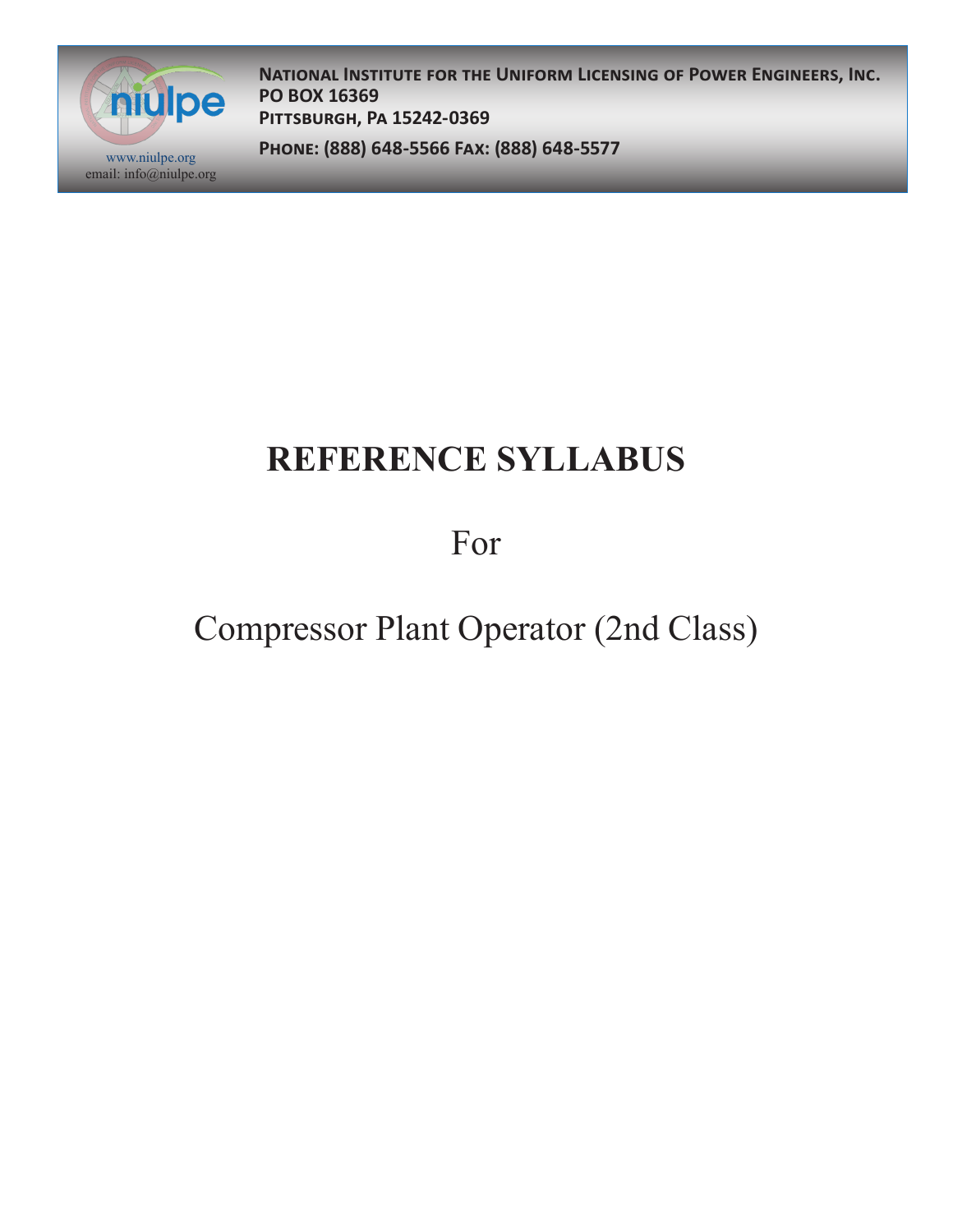

# **Compressor Plant Operator (2nd Class)**

**Syllabus**

#### **Introduction**

This Syllabus is intended to assist candidates studying for the Compressor Plant Operator (2nd Class) Examination.

#### **Recommended Study Program:**

It is recommended that, before undertaking this examination, the candidate completes Power Engineering Course of study, offered through a recognized and approved technical institute or training provider which addresses the Syllabus Outline.